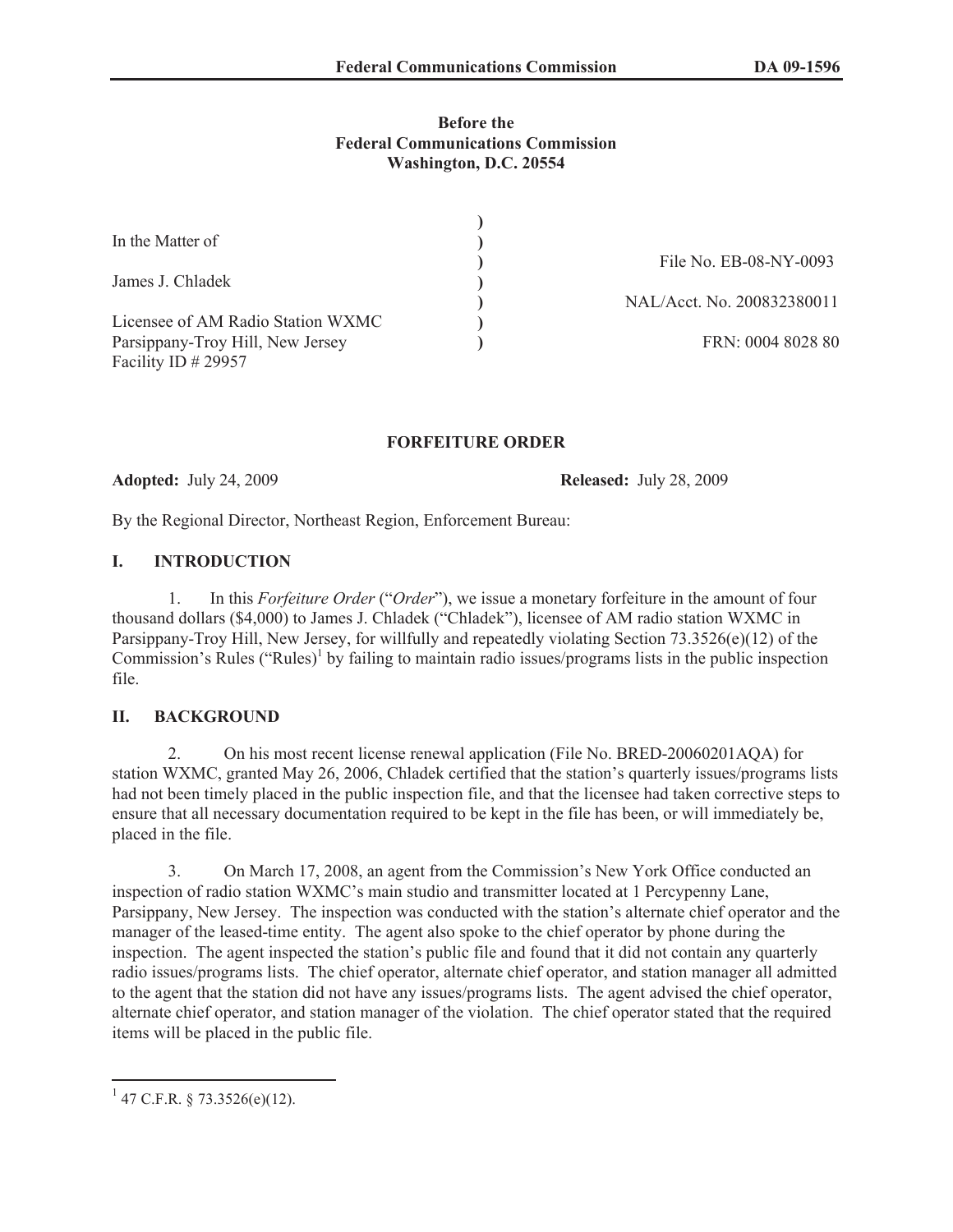4. On June 19, 2008, the Commission's New York Office issued a *Notice of Apparent Liability for Forfeiture* ("*NAL*") to Chladek for a forfeiture in the amount of four thousand dollars  $($ \$4,000) for willful and repeated violation of Section 73.3526(e)(12) of the Rules.<sup>2</sup> Chladek filed a response to the *NAL* by letter dated July 9, 2008.<sup>3</sup> Although Chladek does not dispute the agent's findings, Chladek claims that the chief operator and assistant operator did not know that the station was required to maintain issues/programs lists. Chladek therefore requests a waiver of the forfeiture in light of the station's unique public service programming and the fact that the station is now in compliance with the Commission's Rules.

# **III. DISCUSSION**

5. The forfeiture amount proposed in this case was assessed in accordance with Section 503(b) of the Communications Act of 1934, as amended ("Act"), <sup>4</sup> Section 1.80 of the Rules,  $5$  and the *Commission's Forfeiture Policy Statement and Amendment of Section 1.80 of the Rules to Incorporate the Forfeiture Guidelines*. 6 In assessing forfeitures, Section 503(b)(2)(D) of the Act requires that we take into account the nature, circumstances, extent and gravity of the violation and, with respect to the violator, the degree of culpability, any history of prior offenses, ability to pay, and such other matters as justice may require.<sup>7</sup> As discussed below, we have considered Chladek's response to the *NAL* in light of these statutory factors and have found that neither a cancellation nor a reduction of the proposed forfeiture amount is warranted.

6. We reject Chladek's claim that the *NAL* should be cancelled because the chief operator and assistant operator were not aware of the requirement to maintain an issues/programs list. Specifically, Chladek states that the chief operator and assistant operator believed that the station was not required to maintain issues/programs lists because of the public service nature of the station's programming, which is being provided by a Hispanic religious group under a Local Marketing Agreement. The Commission has consistently stated, however, that ignorance of the law is not a mitigating factor.<sup>8</sup> To the extent Chladek is attempting to shift responsibility for the violation to his chief operator and assistance operator, we note that the Commission also has consistently held that licensees are responsible for the acts and omissions of their employees and independent contractors.<sup>9</sup> As the licensee, Chladek is

 $4$  47 U.S.C. § 503(b).

 $5$  47 C.F.R. § 1.80.

6 12 FCC Rcd 17087 (1997), *recon. denied*, 15 FCC Rcd 303 (1999) ("*Forfeiture Policy Statement*").

 $7$  47 U.S.C. § 503(b)(2)(D).

<sup>2</sup> *Notice of Apparent Liability for Forfeiture,* NAL/Acct. No. 200832380011 (Enf. Bur., New York Office, released June 19, 2008).

<sup>&</sup>lt;sup>3</sup> Letter from James Chladek, to New York Field Office, dated July 9, 2008.

<sup>8</sup> *Southern California Broadcasting Co*., 6 FCC Rcd 4387 (1991), citing *Vernon Broadcasting, Inc*., 60 RR 2d 1275, 1277 (1986) and *Fay Neel Eggleston*, 19 FCC 2d 829 (1969).

<sup>9</sup> *See e.g.*, *Eure Family Limited Partnership*, Memorandum Opinion and Order, 17 FCC Rcd 21861, 21863-64 (2002).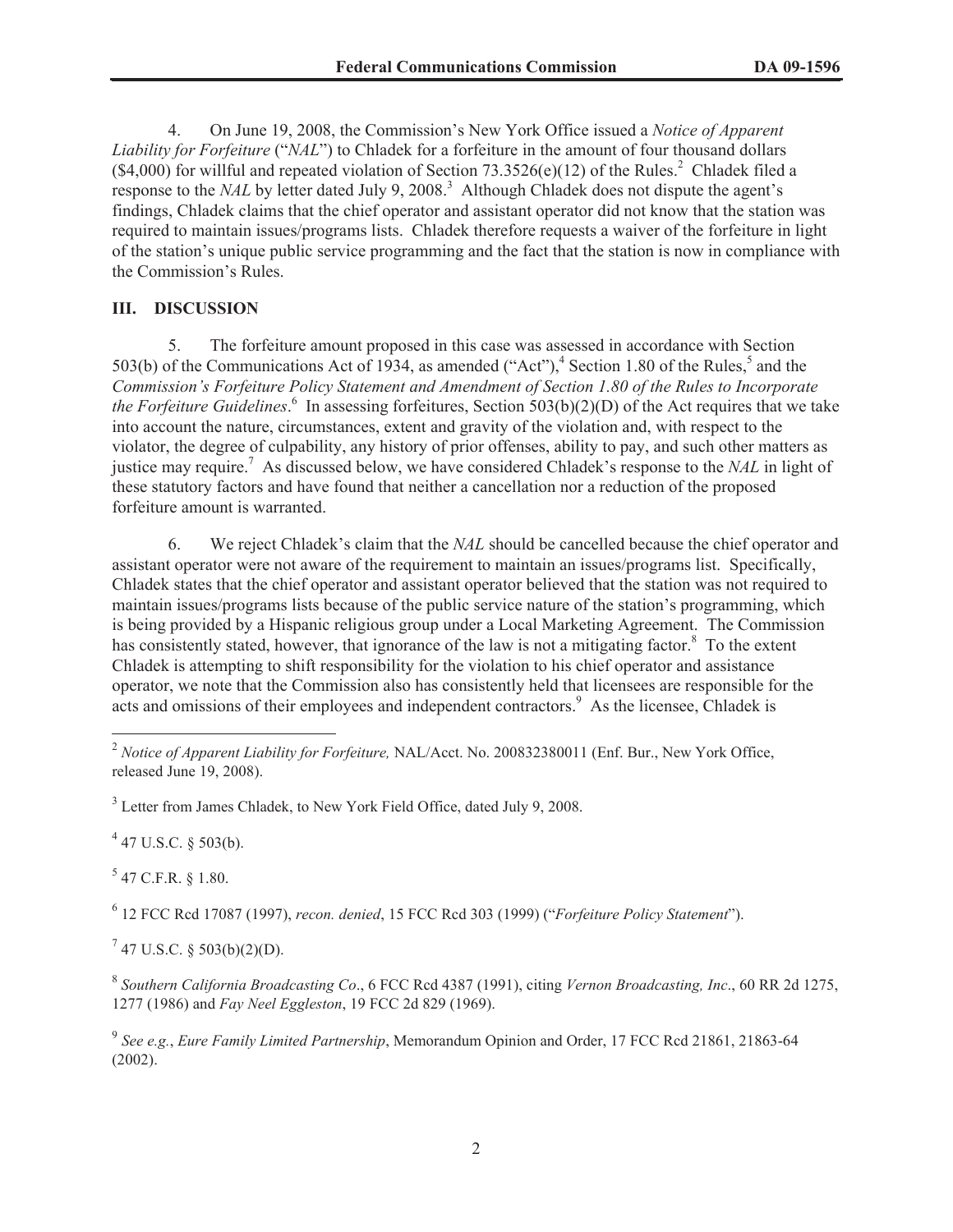ultimately responsible for the failure to maintain the issues/programs lists, not his chief operator, not his assistant operator, and not the employees of the entity with whom he entered into the Local Marketing Agreement. As evidenced by the certification in his 2006 license renewal application, Chladek is well aware of the station's obligations to maintain issues/programs lists.<sup>10</sup> We therefore decline to reduce or cancel the forfeiture on this basis.

7. We also decline to reduce or cancel the proposed forfeiture based on Chladek's claim that, based on the nature of WXMC's programming, it is appropriate to treat WXMC differently than a station with a "broad programming agenda." The requirement to maintain issues/programs lists is not linked to a station's programming content and there is no exemption in Section 73.3526(e)(12) for stations that provide a particular type of programming. Indeed, even stations licensed as non-commercial FM stations, which must be used for the "advancement of an educational program,"<sup>11</sup> are required to maintain issues/programs lists in the same manner as commercial stations.<sup>12</sup>

8. We also find that reduction or cancellation is not warranted based on Chladek's remedial actions. Chladek claims that a reduction or cancellation is warranted because the station is now maintaining an issues/programs list. As the Commission has stated, "corrective action taken to come into compliance with Commission rules or policy is expected, and does not nullify or mitigate any prior forfeitures or violations."<sup>13</sup>

9. We have examined Chladek's response to the *NAL* pursuant to the statutory factors above, and in conjunction with the *Forfeiture Policy Statement*. As a result of our review, we conclude that Chladek willfully and repeatedly violated Section 73.3526(e)(12) of the Rules and that the \$4,000 forfeiture proposed in the *NAL* is warranted.

### **IV. ORDERING CLAUSES**

10. Accordingly, **IT IS ORDERED** that, pursuant to Section 503(b) of the Act, and Sections  $0.111$ ,  $0.311$  and  $1.80(f)(4)$  of the Rules<sup>14</sup> that James J. Chladek **IS LIABLE FOR A MONETARY FORFEITURE** in the amount of four thousand dollars (\$4,000) for willful and repeated violation of 47 C.F.R. § 73.3526(e)(12).

11. Payment of the forfeiture must be made by check or similar instrument, payable to the order of the Federal Communications Commission. The payment must include the NAL/Account Number and FRN Number referenced above. Payment by check or money order may be mailed to Federal Communications Commission, P.O. Box 979088, St. Louis, MO 63197-9000. Payment by overnight mail may be sent to U.S. Bank – Government Lockbox #979088, SL-MO-C2-GL, 1005

<sup>&</sup>lt;sup>10</sup> As noted in paragraph 2 *supra*, Chladek certified in his 2006 license renewal application that the station's quarterly issues/programs lists had not been timely placed in the public inspection file, and that the licensee had taken corrective steps to ensure that all necessary documentation required to be kept in the file has been, or will immediately be, placed in the file.

 $11$  47 C.F.R. § 73.503(a).

<sup>12</sup> *See* 47 C.F.R. § 73.3527(e)(12)

<sup>13</sup> *See Seawest Yacht Brokers*, 9 FCC Rcd 6099 (1994).

 $^{14}$  47 C.F.R. §§ 0.111, 0.311, 1.80(f).